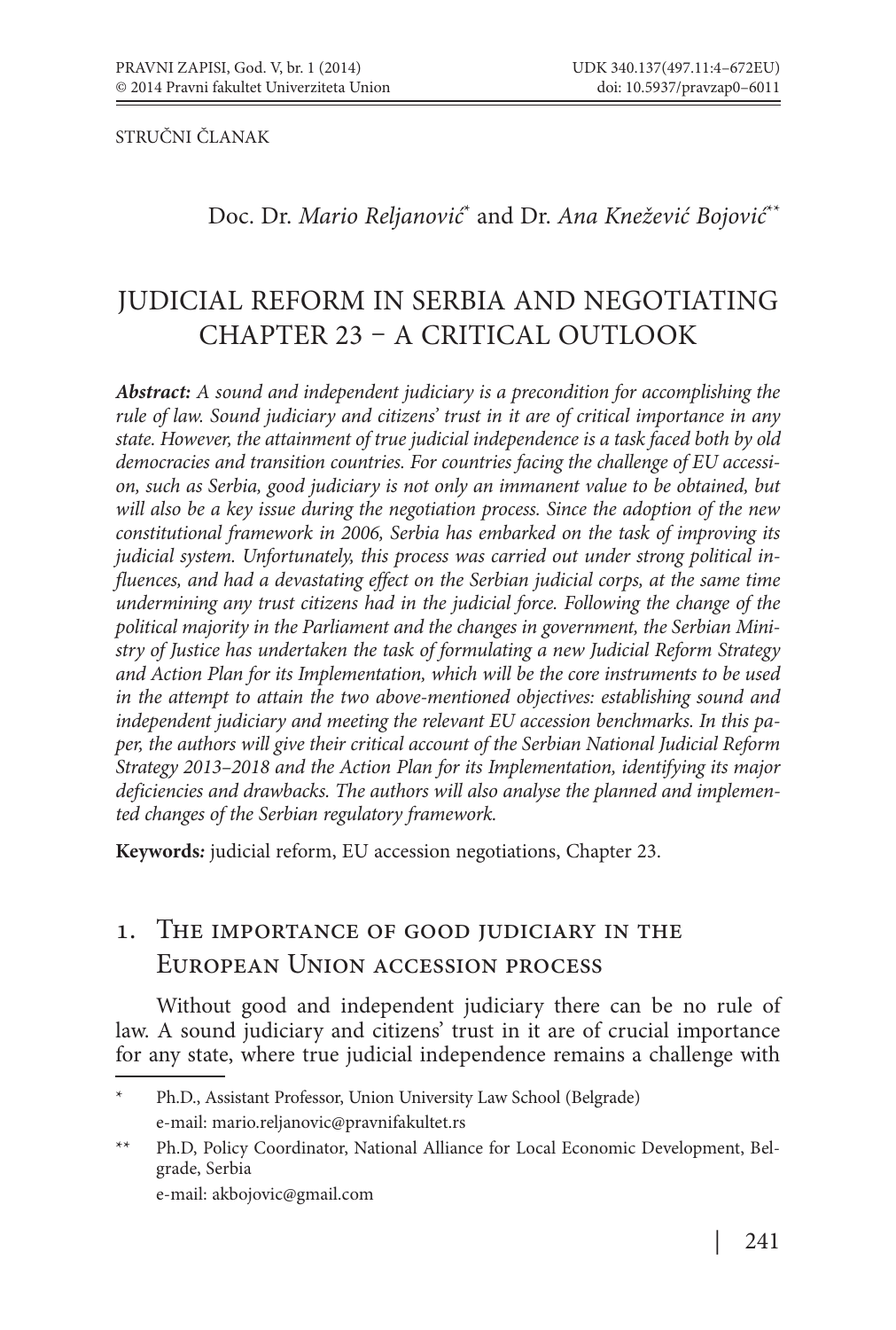which both old democracies and countries in transition are faced. When it comes to countries accessing the European Union, as it is the case with Serbia, good judiciary is not only an immanent value to be achieved but also a key point of the accession negotiations. Experiences of the so-called fifth accession to the European Union (accession of ten Central and East European States in 2005 and of Bulgaria and Romania in 2007) showed that changes in the rule of law area represented a lengthy and complicated process, and that problems concerning judicial reform and combating organised crime were not fully overcome in the accession process<sup>1</sup> – with almost no exception, the countries of the Western Balkans failed in implementing European standards into their judicial systems. This is the reason why, when the negotiations with Croatia were opened, a new Chapter 23 – Judiciary and Fundamental Rights – covering judiciary, combat against corruption, fundamental rights and rights of EU citizens – was introduced. At the same time, a new methodology was introduced in the accession negotiations.2 Following the experience with Croatia, the European Union has adopted the so-called "new approach" in its strategic accession documents for the  $2011-2012^3$  and  $2012-2013^4$  periods; according to this approach, negotiations for chapters 23 and 24 (Justice, freedom and security) are opened first<sup>5</sup>, coupled with a detailed screening, which entails the setting of clear benchmarks that a candidate country must fulfil. The idea is that candidate countries are thus left enough time to make actual quality changes in these areas prior to accession.6

However, judicial reform is a topical issue even in countries with long democratic traditions as shown in the Report on Judicial Reform in Europe7 of the European Network of the Councils for the Judiciary and the

<sup>1</sup> Nozar,W., *The 100% Union: The rise of Chapters 23 and 24*, (http://www.clingendael. nl/publication/100-union-rise-chapters-23-and-24, February 10, 2014).

<sup>2</sup> Presidency Conclusions, European Council, Brussels, December 15, 2006.

<sup>3</sup> Communication from the Commission to the European Parliament and the Council, Enlargement Strategy and Main Challenges 2011–2012, COM(2011) 666 final, October 2011, p. 5.

<sup>4</sup> Enlargement Strategy and Main Challenges 2012–2013, European Commission, Brussels, October 2012, (http://ec.europa.eu/enlargement/pdf/key\_documents/2012/ package/strategy\_paper\_2012\_en.pdf, February 10, 2014).

<sup>5</sup> In the case of Serbia, an additional Chapter 35 on Kosovo is opened as well.

<sup>6</sup> Hillion, C., 2013, Enlarging the European Union and deepening its fundamental rights protection, *European Policy Analysis*, June issue, p. 6. This methodology was first applied in negotiations with Montenegro – see *General EU position* – ministerial meeting opening the Intergovernmental Conference on the Accession of Montenegro to the European Union (AD 23/12, 27 June 2012), as well as Outcome of Screening on Chapter 23 for Montenegro: Judiciary and fundamental rights (doc. 17785/12, 14 December 2012).

<sup>7</sup> European Network of Councils for the Judiciary, *Judicial Reform in Europe 2011– 2012*, (http://www.encj.eu/images/stories/pdf/GA/Dublin/encj\_report\_judicial\_reform\_def.pdf, February 10, 2014).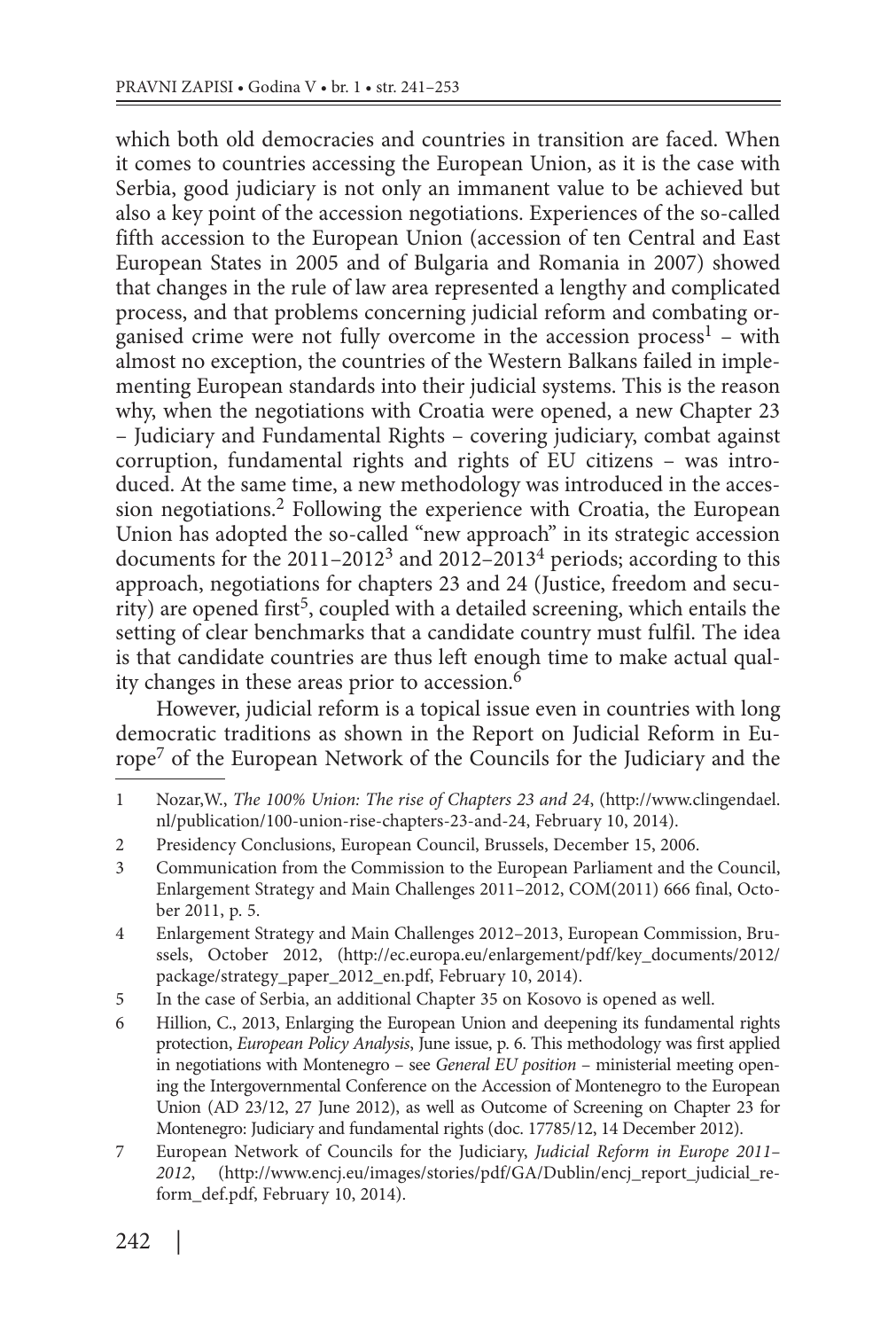Vilnius Declaration<sup>8</sup>. Admittedly, the challenges these countries face are somewhat different.

The explanatory screening for Chapters 23, 24 and 32 for Serbia had started on September 25, 2013, and the EU negotiations were officially opened on January 20, 2014. With what kind of operational and legislative framework does this challenge and are the measures it plans to implement realistic and sound?

## . Judicial reform in Serbia – the strategic framework

The First Judicial Reform Strategy in Serbia was adopted in 2006.<sup>9</sup> The Strategy rested on the following four key principles: independence, transparency, accountability and efficiency, whilst its proclaimed objective was to establish the rule of law and legal certainty and thus restore citizens' trust in the Serbian judicial system.

The objective of this Strategy, however, was not accomplished. As pointed out in the Judicial Reform Report issued by the Anti-Corruption Council in April 201210 the Global Competitiveness Report of the World Economic Forum for 2011–2012 ranks Serbia 128 out of 142 countries, whilst it ranked 106 in 2008 and 2009. The perception of judicial independence, a key objective of the 2006 Strategy has in fact deteriorated after the measures for implementing the Strategy – adoption and implementation of a set of judicial laws – were carried out.<sup>11</sup> Similarly, other measures envisaged by the Strategy either failed to succeed or their success may at

<sup>8</sup> Vilnius Declaration on Challenges and Opportunities for the Judiciary in the Current Economic Climate, adopted at European Network of Councils for the Judiciary General Assembly in Vilnius, June 8–10, 2011, (http://www.encj.eu/images/stories/pdf/ GA/Vilnius/encj\_vilnius\_declaration.pdf, February 10, 2014).

<sup>9</sup> Nacionalna strategija reforme pravosuđa Republike Srbije, *Official Gazette of RS*, 44/06.

<sup>10</sup> Report is available online, (http://www.antikorupcija-savet.gov.rs/izvestaji/cid1028- 1965/izvestaj-o-reformi-pravosua, February 10, 2014).

<sup>11</sup> This primarily refers to the following statutes: the High Judicial Council Act – Zakon o Visokom savetu sudstva (*Official Gazette of RS*, 116/08, 101/10 and 88/11) , the Judges' Act – Zakon o sudijama (*Official Gazette of RS*, 116/08, 58/09 – CC decision, 104/09, 101/10, 8/12 – CC decision and 121/12), the Organisation of Courts Act – Zakon o uređenju sudova (*Official Gazette of RS*, 116/08, 104/09, 101/10, 31/11 – other law, 78/11 – other law and 101/11), the State Prosecutors' Council Act – Zakon o Državnom veću tužilaca (*Official Gazette of RS*, 116/08, 101/10 and 88/11), the Public Prosecutors' Office Act – Zakon o javnom tužilaštvu (*Official Gazette of RS*, 116/08, 104/09, 101/10, 78/11 – other law, 101/11, 38/12 – CC decision and 121/12), the Seats and Territories of Courts and Public Prosecutors' Offices Act – Zakon o sedištima i područjima sudova i javnih tužilaštava (*Official Gazette of RS*, 116/08).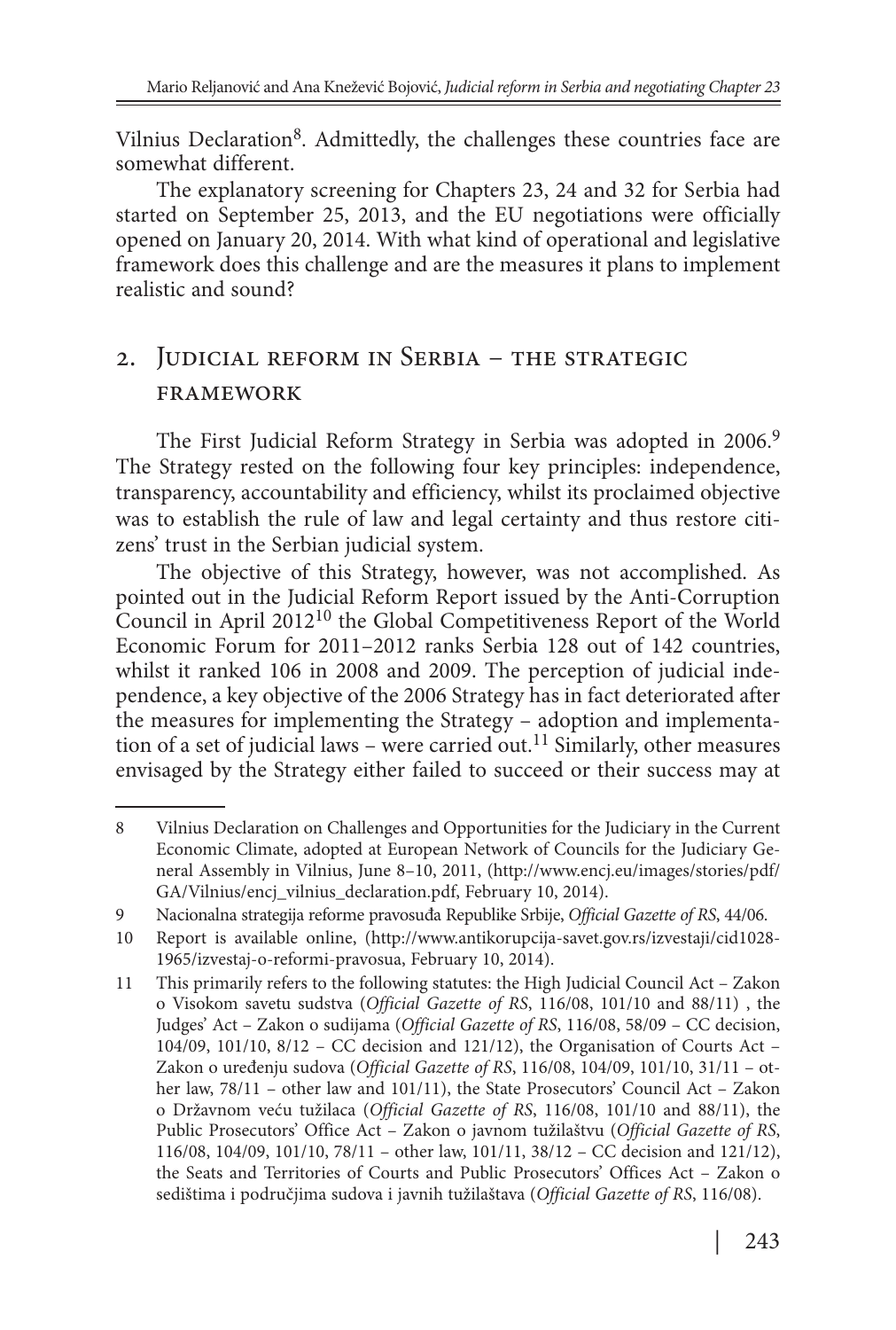best be assessed as partial. The major failure in implementing this reform was, beyond any doubt, the general appointment of judges and prosecutors in 2009 – a process that was only seemingly finalized by the decisions of the Serbian Constitutional Court of July 2012 and January 2013.<sup>12</sup>

It is therefore that in 2013 Serbia embarked with a thoroughly distressed judicial system, burdened with the legacy of the general appointment process, compromised independence of the highest representatives of the judicial power (the High Judicial Council and the State Prosecutors' Council)13and a considerably altered but less functional court and prosecutorial network. <sup>14</sup>

The work on the new judicial reform strategy started in 2013 – a working group comprising representatives of the Ministry of Justice, professional associations, judges, prosecutors and the Bar, and one representative of the civil sector was formed for that purpose.15 The work of the Working group was followed by controversies – on February 25, 2013 the Prosecutors' Association and the Judges' Associations forwarded a letter to the Minister of Justice informing him of the methodological drawbacks and the reasons for which they decided to leave the group. Attached to the letter was a document elaborating in detail the positions of the Prosecutors' Association and the Judges' Associations – one of their main objections related to the indecision on the part of the Ministry to deal with the responsibility of the current members of the High Judicial Council and the State Prosecutors' Council for the failed 2011–2012 review process.<sup>16</sup> Strikingly, some of them were in fact members of the Working group, which clearly

<sup>12</sup> Decision No. VIIIU-413/2012 (published on October 9, 2012); Decision No. VII-IU-420/2012 (published on October 24, 2012); Decision No. VIIIU-486/2012 (published on November 22, 2012); Decision No. VIIIU-880/2012 (published on January 31, 2013); and Decision No. VIIIU-961/2012 (published on February 13, 2013). For a detailed critisim of the judicial reform process in Serbia in 2008–2012 period see Rakić-Vodinelić, V., Knežević Bojović, A., Reljanović, M., 2012, *Judicial Reform in Serbia 2008–2012*, Beograd, CUPS, text is available online, (http://cups.rs/wp-content/uploads/2013/04/Judicial-Reform-in-Serbia-2008-2012.pdf, February 10, 2014).

<sup>13</sup> Rakić-Vodinelić, V., Knežević Bojović, A., Reljanović, M., 2012*.*

<sup>14</sup> More on this issue and the problems concerning the efficiency of courts and access to justice in Knežević Bojović, A., Reljanović, M., 2012, Reforma pravosuđa u Srbiji, in *Usklađivanje prava Republike Srbije sa pravnim tekovinama EU: prioriteti, problemi, perspektive*, Beograd, Institut za uporedno pravo, pp. 89–118.

<sup>15</sup> The Working group was established by the Ruling No. 337-00-77/2001-06 of January 3, 2013. It had 24 members. Even before the working group was formed, the announcement that it would have been coordinated by the assistant minister of Justice Čedomir Backović had raised concerns in the civil sector (http://pescanik.net/2012/10/ ko-je-cedomir-backovic, February 10, 2014).

<sup>16</sup> This process was in fact a review of decisions on non-appointment of judges and prosecutors passed in 2009 with regard to persons who held judicial and prosecutorial offices before the 2009 reform. The process was marked by many irregularities and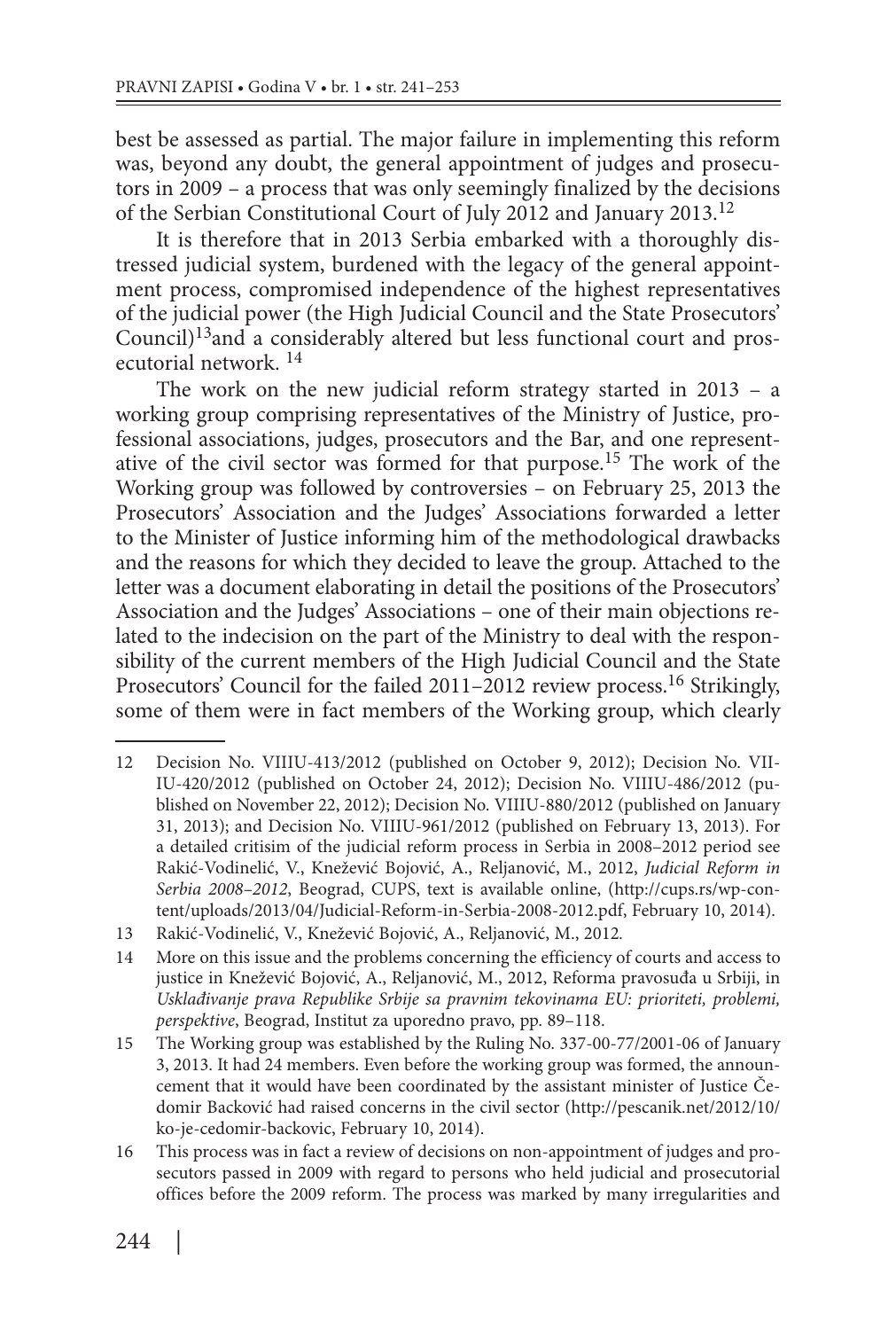compromised the legitimacy of the Strategy drafting process and the Strategy itself. However, this issue was subsequently dealt with, to an extent, in the adopted version of the Strategy, which is a welcome step forward.

The first two versions of the Judicial Reform Strategy were made available to the general public via the Ministry of Justice webpage and the adopted National Judicial Reform Strategy17 (hereinafter: the Strategy) do differ, and certain improvements are notable. On the other hand, some of the measures set out in the Strategy and the Action Plan for its implementation cut deeply into sensitive issues that were not subject to open public debate, and are sure to raise controversies – e.g. the Judicial Academy being a single entry point to the judicial profession or the establishment of the Commission for Unification of Jurisprudence. It also seems that the timeframe of the Action plan is very ambitious and planned as a tangible response to the start of the EU Accession screening process – a way to show that there is some activity in improving the Serbian judicial system, which was sadly missing in the 15 months period preceding its adoption.18 Unfortunately, the dangers of setting such a tight and compact timeframe – insufficient time to reconsider the best possible options for improving or amending the legislative framework and limited time for open public debate and ensuring support to the change – do not seem to have been taken into account. It seems that the Ministry has forgotten that it was precisely these issues that were the key factor in the failed implementation of the 2006 Judicial Reform Strategy.

The new Strategy sets as its objective "The improvement of quality and efficiency of justice, while strengthening judicial indepedence and responsibility, thus also strengthening the rule of law, democracy, legal certainty, access to justice and restoring faith in the judicial system". The Strategy rests on five key principles:

- independence,
- impartiality and quality of justice,
- competence,
- responsibility,
- efficiency.

was formally finalised by the mentioned Constitutinal Court decisions adopted in 2012, and January 2013.

<sup>17</sup> Nacionalna strategija reforme pravosuđa, *Official Gazette of RS*, 57/13.

<sup>18</sup> A careful analysis of the Action plan shows that the plan in the third and fourth quartal of 2013 was to form working groups and draft as much as 22 normative acts (either new statutes or amendments to the existing ones) and simultaneously implement a number of important activities, such as drafting the programme for permanent training of judges and prosecutors and adopt the rulebooks on assessing the work of judges and public prosecutors.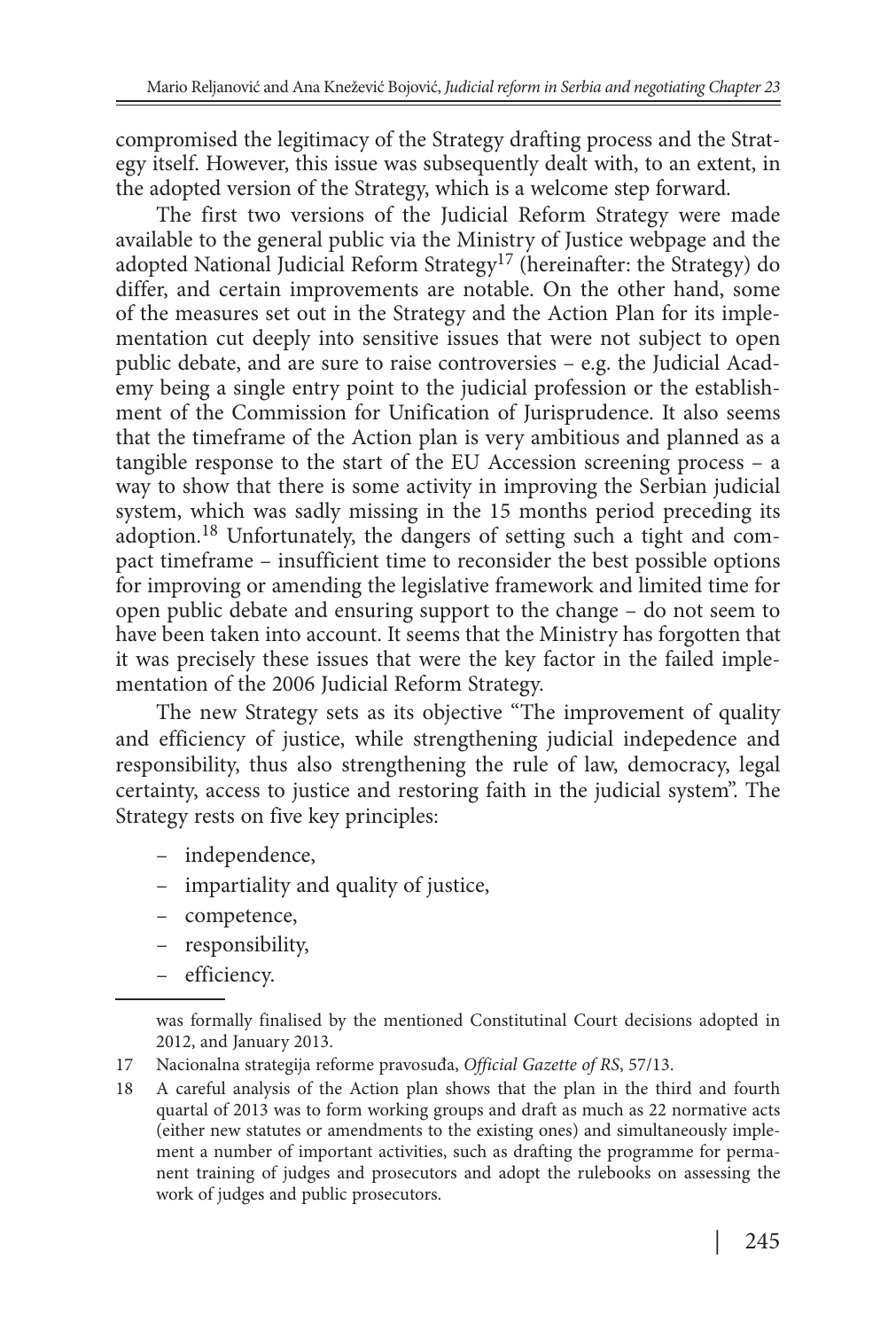Transparency is not a separate, but rather a cross-cutting principle. At the same time, the Strategy has identified priorities<sup>19</sup> – urgent measures that must be taken in order to deal with urgent needs; these are:

- reintegration of judges and prosecutors who were reinstated by the Constitutional Court decisions in the judicial system and changes in the judicial network;
- dealing with case backlog;
- judicial decisions are to be made within reasonable time;
- improving the status of the High Judicial Council and the State Prosecutors Council and setting a regulatory framework which will govern the accountability of these two bodies;
- unification of case law;
- setting up a single e-justice system.

Indeed, some of the measures that were planned to be taken in 2013 were aimed at resolving priority issues – such as the drafting of the Amendments to the laws on the High Judicial Council and the State Prosecutors Council20 and the drafting of Amendments to the Seats and Territories of Courts and Public Prosecutors' Offices Act.<sup>21</sup> However, whilst the latter amendments were swiftly drafted, adopted and have entered into force, the former remain undebated and are not pushed forward. It seems clear that the issue of the HJC and the SPC remains a highly political one – and as long as that is the case, there can be no true judicial independence and all other measures to that effect are simply a façade.

One of the main problems of the Judicial Reform Strategy and, in fact, one of the main problems of all judicial reforming efforts is an evident lack of precise information as to how many judges, public prosecutors and deputy public prosecutors does Serbia have today.22 Although its seems logical that such data would be crucial in any strategic planning – particularly if one of the recommendations made in the Strategy is a need for every judge, prosecutor and public prosecutor to have a judicial/ prosecutorial assistant<sup>23</sup> – accurate figures are still missing. And this is a true paradigm of the Serbian judiciary at present.

21 Measure 2.6.1.8. in the Action plan.

23 Strategy, p. 12. Curiously, this idea is not explicitly referred to in the Action plan, but is mentioned indirectly, in strategic guidelines 1.2.1. and 5.3.3., as well as in measure 1.5.1.3. – Defining the status of judicial and prosecutorial assistants in order to pro-

<sup>19</sup> Strategy, pp. 3–4.

<sup>20</sup> Measure 1.1.1.1. and Measure 1.1.1.2. in the Action plan.

<sup>22</sup> As for an exact number of judges, it is available in the Statistical report on the work of judges in the Republic of Serbia for the 01.01–31.12.2012. period and amounts to 2380, (http://www.vk.sud.rs/assets/files/izvestaji/statistika\_2012.pdf, February 10, 2014).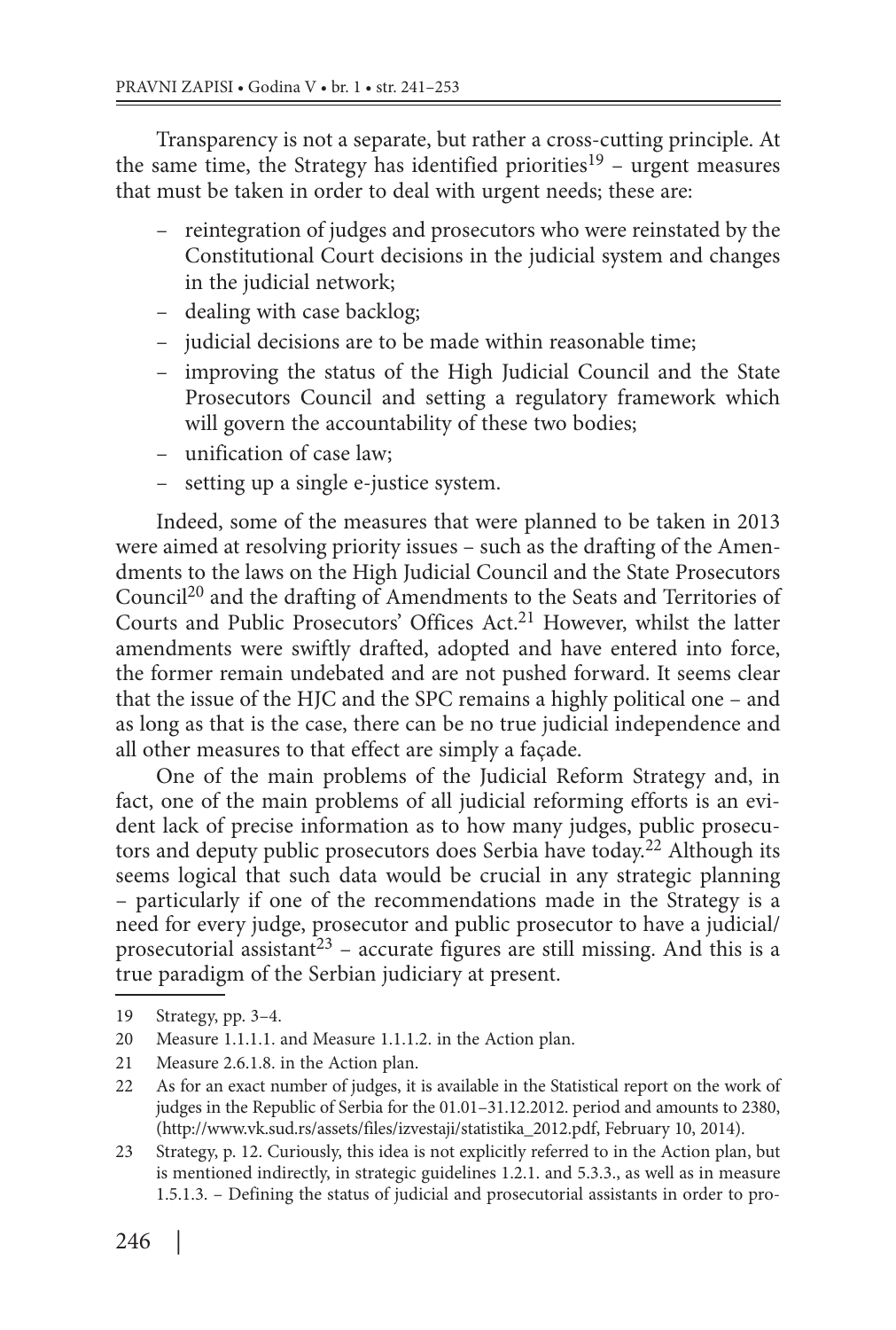Judicial Reform Strategy and the Action plan include a number of comprehensive legislative interventions, but, at the same time, there is an evident lack of clarity or purpose to these measures, which, again, makes it difficult for the key stakeholders to take ownership of the strategy and the normative changes and support their implementation. Even though, as pointed out before, the final wording of the Strategy does differ from its working versions, and while some comments made by the stakeholders have been taken into account, the public debate on the Strategy was, in fact, for most part a one-way street and the reason why the Government has opted for one of many possible solutions has not been provided, which is not good – the only way to truly reform the judicial sector is to ensure full understanding of the measures being taken and through that, to ensure as wide a support as possible from the key stakeholders. Otherwise, the reformatory measures may well prove futile.

### 3. ACCESS TO JUSTICE

Access of citizens to justice is one of essential postulates for establishing functional democratic society. Access to justice is equivalent to the existence of legal procedures which any person can initiate before an independent court in order to protect and defend his/hers rights. There are two components to the access to justice:

- the legal component, which means that the right to access to justice has to be guaranteed by law;
- the factual component, which means that there has to be a clear practice of realization of this right without any practical obstacles.

Judges' Association of Serbia has analysed access to justice using several indicators of accessibility: physical, financial, legal and time availability, also covering standards of independence and impartiality of judges.<sup>24</sup>

The judicial network developed in 2009 in fact created a number of problems for the citizens and had an adverse effect on the exercise of the right to access to justice. Namely, the Seats and Territories of Courts and Public Prosecutors' Offices Act of 2008 established 34 basic courts instead of 138 municipal courts in the first instance. Furthermore, 103 so-called "court units" were also established, mostly in places that had municipal courts before the reform. The number of second instance courts, named

tect their acquired rights, given the change of conditions for appointments to judicial and prosecutorial offices.

<sup>24</sup> Društvo sudija Srbije, *Jednaki pred sudom i zakonom: država vs. građanin*, 2012, str. 1, (http://www.sudije.rs/, 10.02.2014).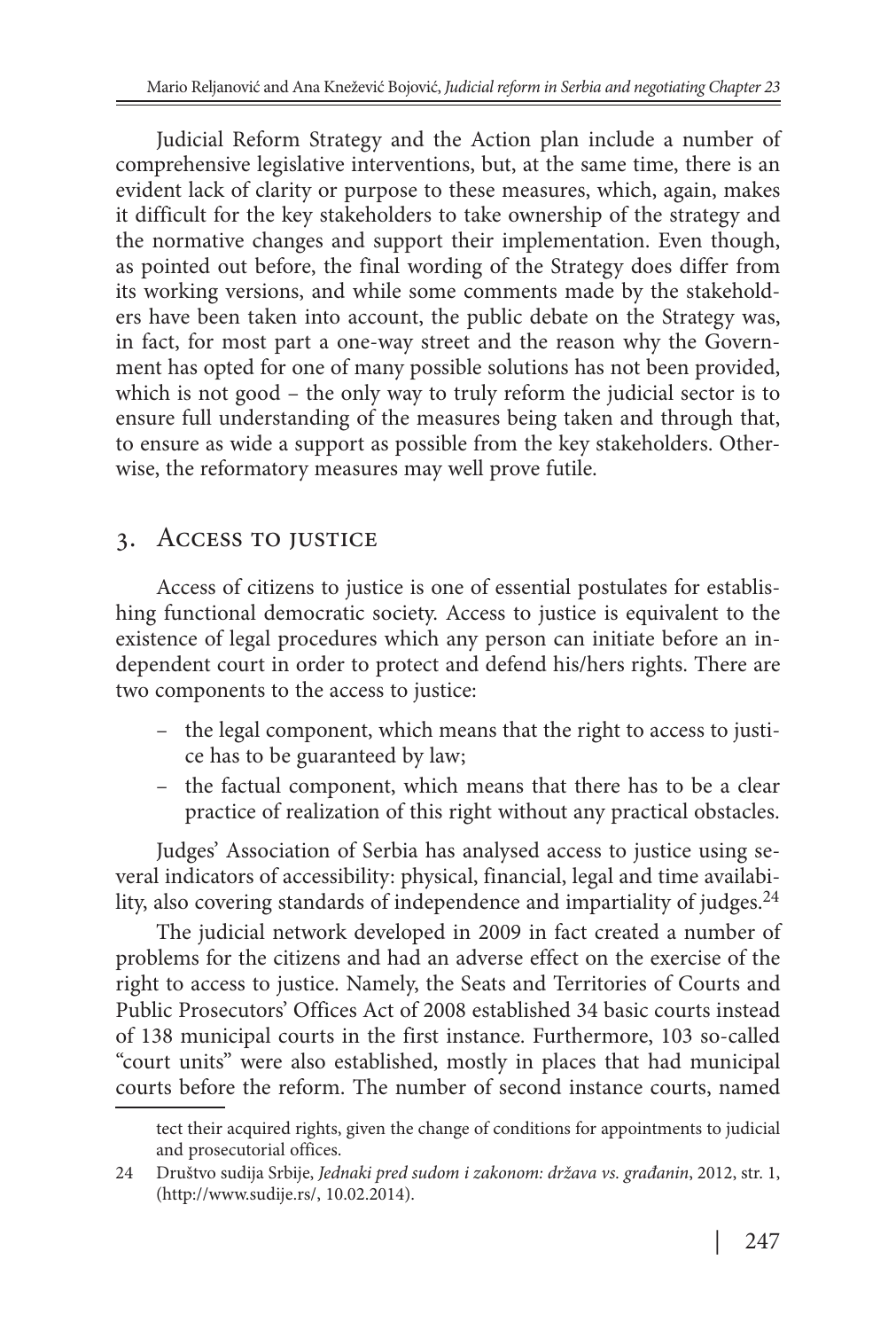High Courts, was reduced from 30 to 26. The number of commercial courts was also reduced from 18 to 16. Newly established courts were: The Administrative Court, four Appellate Courts and 45 Misdemeanour Courts. There were 34 Basic Prosecutorial Offices instead of 109 former Municipal Prosecutorial Offices, as well as 26 High Prosecutorial Offices, which replaced 30 District Prosecutorial Offices.

Reform of the judicial network practically created "judiciary centres", 34 cities in which basic courts were situated. There was no planning or clear criteria as to which municipal courts should continue their existence. Such poorly conducted efforts resulted in some municipalities and cities being left without judicial institutions although there was a clear need for them; inhabitants of some places that were left without judiciary services were in a particularly difficult situation because of the fact that the nearest court was as far as a few tens of kilometres away. In addition, other important factors, such as the number of cases of courts before 2009, demographic, social, economic, and infrastructural factors (how much time and money will one need to access the nearest court), were not taken into account.

The newly adopted Seats and Territories of Courts and Public Prosecutors' Offices Act<sup>25</sup> only slightly mitigates these shortcomings. The number of misdemeanour courts is reduced to 44; there are 66 basic courts, which is still significantly less then 138 courts before 2009; there are 25 high courts, and number of appellate courts has not been changed. In addition, according to 2013 changes there are 58 basic prosecutorial offices, while the number of high prosecutorial offices has been reduced to 25; the number of appellate prosecutorial offices has not been changed compared to 2009 legislation.

Despite these changes and a higher number of basic courts and prosecutorial offices, the situation described above will not be significantly different. Citizens are being forced into far more expenditures in order to communicate with the justice system and protect and/or practice their constitutional and legal rights. It is not difficult to imagine that travel costs constitute a significant burden for people that do not have courts in their cities; many of them will give up on protecting their rights only because of the fact that it will cost them too much to travel several times to fairly distant cities (and possibly stay there for a few days). Thus, the overall opinion is that the access to justice of citizens of Serbia has been seriously reduced.

There are also serious problems with the Law on Civil Procedure that was enacted in 2011 and has already been twice amended by decisions of the Constitutional Court. The ruling of the Constitutional Court regar-

<sup>25</sup> *Official Gazette of RS*, 101/13.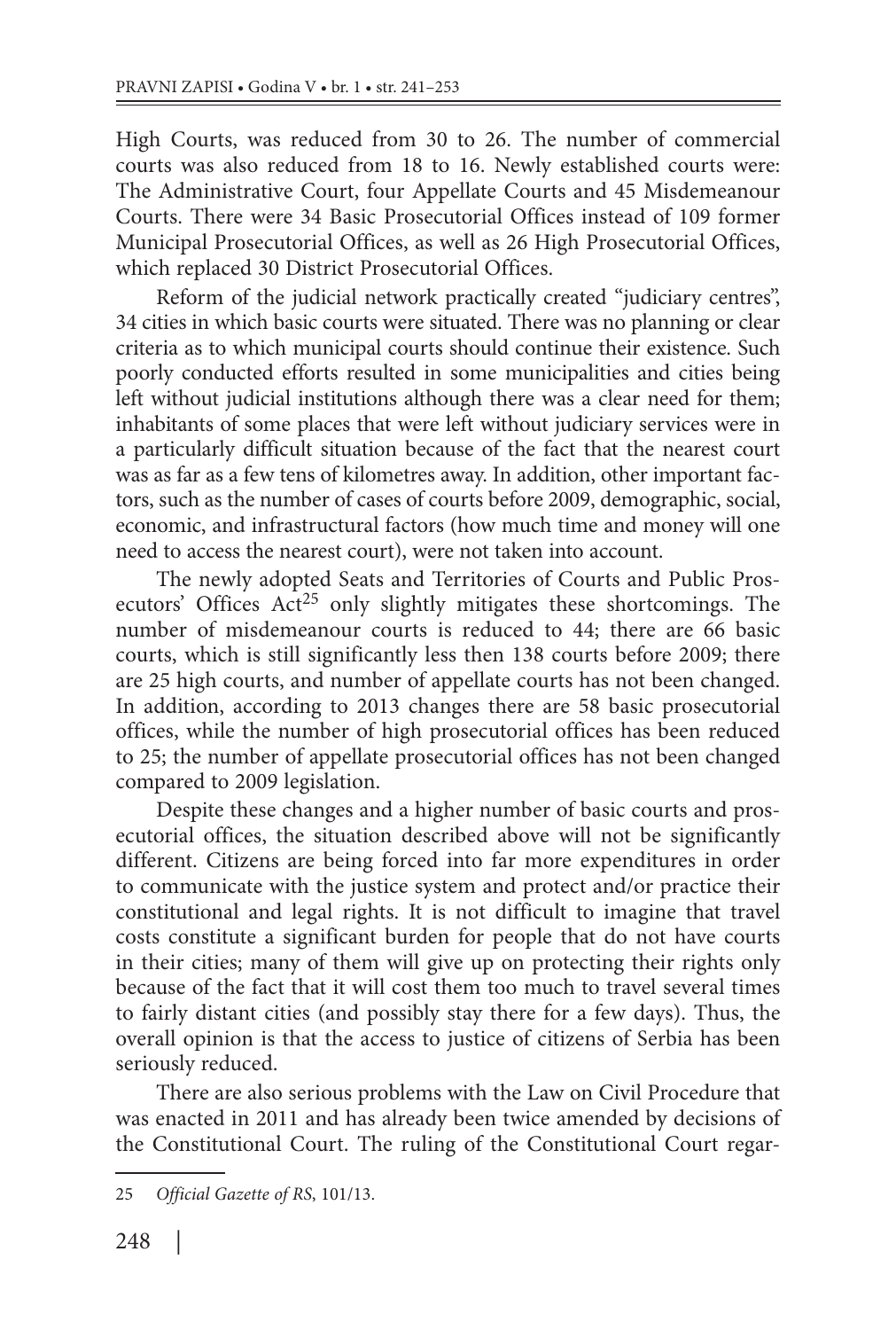ding unconstitutionality of Article 85 of this Law has special significance for the analysis of the right to access to justice. This article proclaimed that citizens had to represent themselves before the court, or had to engage advocate for representation. Only legal persons had the option of being represented by a bachelor of law with passed bar exam. This solution led to further extension of citizens' procedural costs, without any proper explanation given by legislators. Law had not made any exceptions regarding the type and value of the disputes; that meant extremely high costs for so-called "small-value disputes" when advocates' fees could exceed by far the value of the disputes in question. One of the outcomes of forming "judiciary centres" was also migration of advocates in these cities, so persons who needed their services had to pay travel costs in order to communicate with their representatives in court and/or perform procedural actions. Constitutional Court ruled that such a solution is unconstitutional and repealed it,26 concluding that it diminishes the achieved standards of human right of access to justice, at the same time being contrary to the European Convention on Human Rights.

Financially most vulnerable citizens have the right to free legal aid. However, free legal aid in Serbia is currently provided to citizens only by NGOs, legal clinics, workers' syndicates and political parties (for their own members), as well as by a handful of municipalities. Free legal aid is considered to be one of the essential human rights; however, this field remains unregulated over the years, which leaves much room for abuse. Regulation of free legal aid system has been delayed several times, mostly for two reasons: efforts of advocates' associations to hold a monopoly over free legal aid in order to reserve all state funds for this activity, and lack of financial means in the state budget to create quality network of free legal aid providers.

Most recent draft of the Free Legal Aid  $Act^{27}$ , which is currently in the public debate phase, contains some very questionable solutions, especially considering the regulation of restrictive procedures for granting free legal aid to a person. Given that all free legal aid providers, except for advocates giving legal representation in court, public notaries and mediators, will not be paid from budget funds for providing legal aid (practically, they will be left to their own sources of financing) it is unclear why the state would want to restrict access to free legal aid they provide. Furthermore, the concept of non-financing free legal aid activities, with very narrow exceptions, is detrimental to the free legal aid future in Serbia.

<sup>26</sup> Constitutional Court Decision No. *IUz-51/2012, Official Gazette of RS*, 49/13.

<sup>27</sup> Source: Ministry of Justice and Public Administration, (http://www.mpravde.gov.rs/ sekcija/53/radne-verzije-propisa.php, February 10, 2014).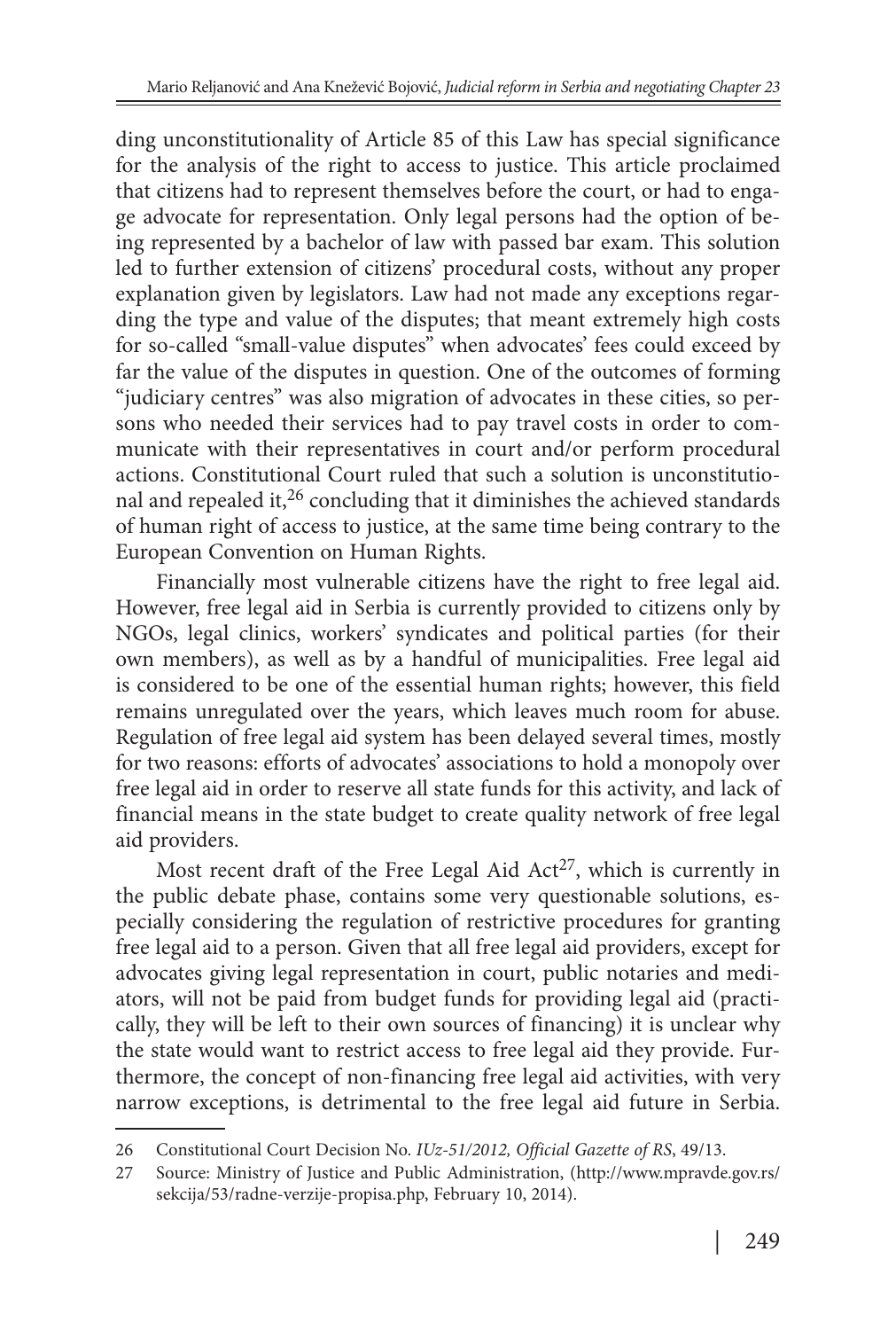Lack of will to help free legal aid providers who perform important social duties and raise quality in exercising the right to access to justice, has been chronically present for past two decades and will be set as standard once this Act has been adopted. Free legal aid providers mostly work *pro bono*; however, they will still be denied for reimbursement of their basic administrative expenditures.

#### . Concluding remarks

Based on the previous analysis, it is reasonable to expect that Serbia will face several serious problems during negotiations on Chapter 23. Some of these will certainly be as following:

- New judiciary network is inefficient.
- Access to justice has been significantly reduced.
- What changes were (or will be) made by introducing new legal professions into the system.
- Corruption and lustration are problems no one is dealing with.

As correctly noted in the 2013 Progress Report<sup>28</sup> "Regarding the independence of the judiciary, the current constitutional and legislative framework still leaves room for undue political influence, in particular when it comes to appointments and dismissals, and needs to be amended". Sadly, it seems that the failed 2009 judicial reform has resulted in the one thing that the members of the judicial profession and the legal community were fighting against – an indolent and submissive judiciary, almost fully subject to political influences, in constant fear of the executive power.

While the voices which challenged the premises of the 2009 reform were clear and numerous, there seems to be little or no reaction to the planned interventions in the judicial sector. The single point of entry into the judicial profession – the Judicial Academy – has every chance to become a highly political and highly corruptible operation – but no one in the profession seems to voice these concerns openly. Despite the changes to the judicial network, it remains inefficient and burdened with considerable case backlogs. The country's distribution of population and business is an additional challenge – judges in Belgrade work on as much as 5 times more cases than judges in smaller towns in Serbia.29 Even though

<sup>28</sup> Commission Staff Working Document Serbia 2013 Progress Report,SWD(2013) 412 final, Brussels, 16.10.2013, p. 39.

<sup>29</sup> An average number of new cases per judge amounts to just over 178 in the Second Basic Court in Belgrade, or 138 in the First Basic Court in Belgrade, whilst it amo-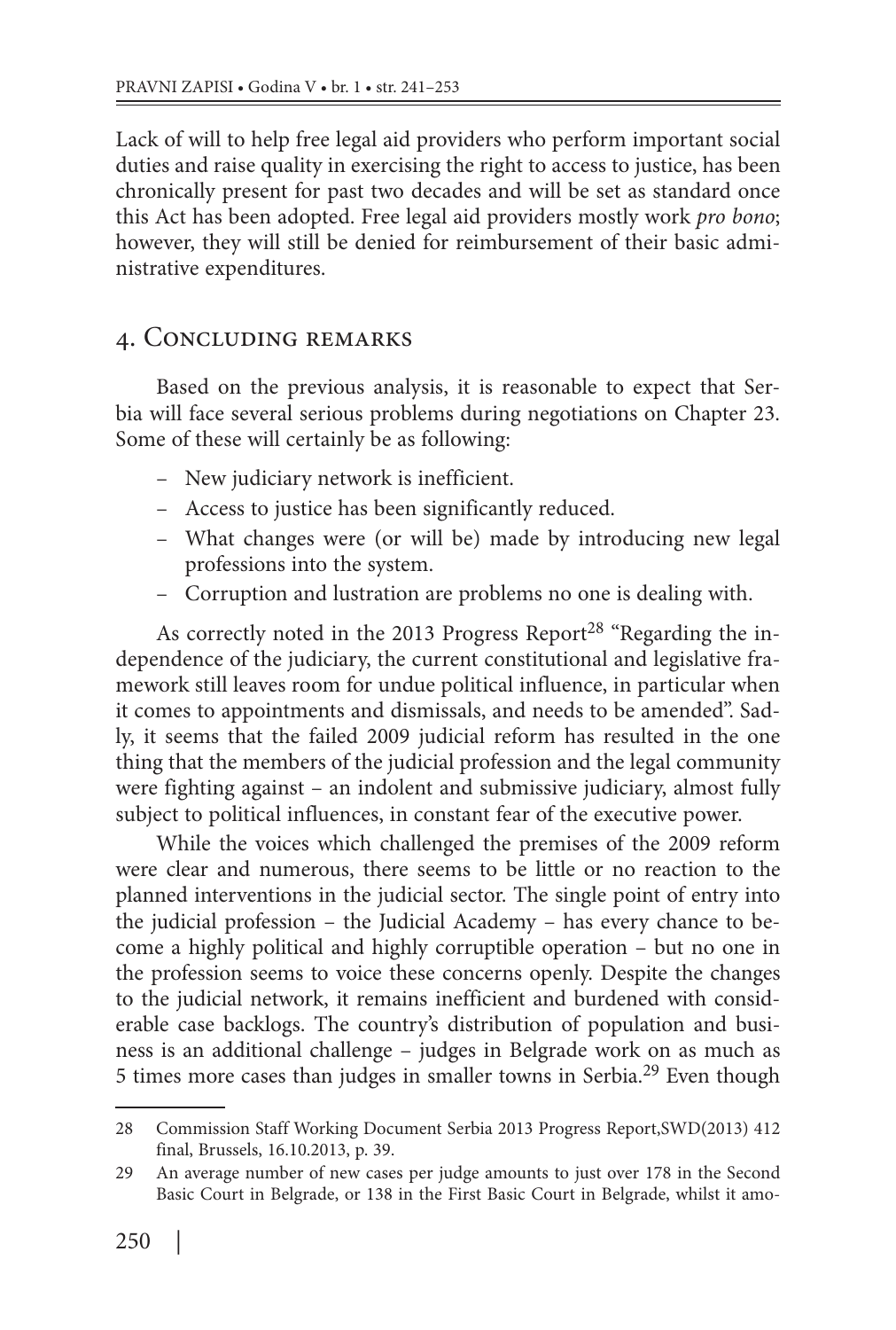public notaries were introduced into the system by a new law, the Notarial Chamber is not yet constituted because too few candidates have managed to pass the mandatory exam and the state is reluctant to start the operation of this profession any sooner.<sup>30</sup> The manner in which trials are conducted shows that political will is paramount in high-profile cases. The author's first-hand experience in organising a set of lectures on the consequences of the 2008–2012 process has shown us that judges and prosecutors alike are reluctant to speak of what had happened and prefer to act as if it never did. The members of the HJC and the SPC have remained the same – and while it is true that there were no legal grounds for their removal from office, no one within the profession attempted to create constant and persistent public pressure on them and ask them to resign. They remain in office and are as susceptible to political pressures as ever. On the other hand, the European Commission, even though having duly noted the problems with judicial independence, remains somewhat unrealistically optimistic with regard to the ongoing and planned legislative interventions in the sector in Serbia. In fact, the problems the judiciary and the citizens using its services have faced in 2008 remain the same, if not worse, in 2014. If the profession remains as reluctant to react and does not make an attempt to use the accession process to truly advance in the right direction, than the reform will fail once again. Whether Serbia will become an EU member with a competent and independent judiciary or not shall not depend on the EU and the Ministry of Justice – it shall, by and large, depend on the profession itself. Presently, it seems that prospects in this respect are bleak.

### **BIBLIOGRAPHY**

- 1. Commission Staff Working Document Serbia 2013 Progress Report, SWD(2013) 412 final, Brussels, 16.10.2013.
- 2. Communication from the Commission to the European Parliament and the Council, Enlargement Strategy and Main Challenges 2011–2012, COM(2011) 666 final, October 2011.
- 3. Constitutional Court Decision No VIIIU-420/2012 (published on October 24, 2012);
- 4. Constitutional Court Decision No. IUz-51/2012,Official Gazzete of RS 49/2013

unts to just over 37 in Vranje, 56 in Paraćin, 66 in Zaječar, 70 in Novi Pazar. Source: *Statistical report on the work of judges in the Republic of Serbia for the period 01.01–31.12.2012*, (http://www.vk.sud.rs/assets/files/o\_sudu/izvestaji/statistika\_2012. pdf, February 10, 2014).

<sup>30</sup> Pursuant to the relevant statute, the Chamber is to be constituted once the first 100 notaries are appointed. This could have been changed by an amendment to the law and about 50 persons who have passed the exam so far could have been appointed and start to work.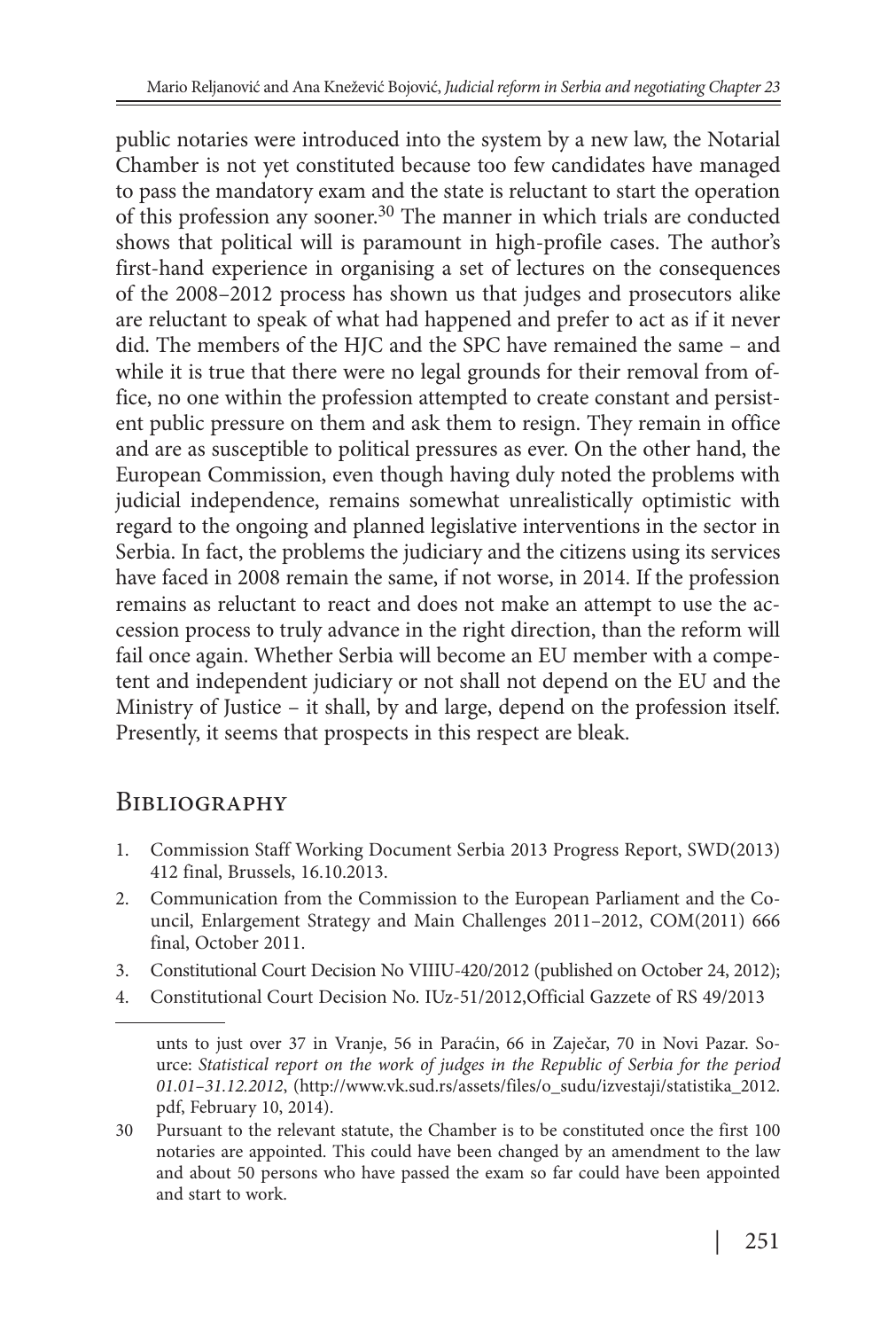- 5. Constitutional Court Decision No. VIIIU-413/2012 (published on October 9, 2012);
- 6. Constitutional Court Decision No. VIIIU-486/2012 (published on November 22, 2012);
- 7. Constitutional Court Decision No. VIIIU-880/2012 (published on January 31, 2013);
- 8. Constitutional Court Decision No. VIIIU-961/2012 (published on February 13, 2013);
- 9. Društvo sudija Srbije, *Jednaki pred sudom i zakonom: država vs. građanin*, 2012, (http://www.sudije.rs/).
- 10. Enlargement Strategy and Main Challenges 2012–2013, European Commission, Brussels, October 2012, (http://ec.europa.eu/enlargement/pdf/key\_documents/2012/package/strategy\_paper\_2012\_en.pdf).
- 11. European Network of Councils for the Judiciary, Judicial Reform in Europe 2011–2012, (http://www.encj.eu/images/stories/pdf/GA/Dublin/encj\_report \_judicial reform def.pdf).
- 12. High Judicial Council Act Zakon o Visokom savetu sudstva (*Official Gazette of RS* 116/08, 101/10, 88/11).
- 13. Hillion, C., 2013, Enlarging the European Union and deepening its fundamental rights protection, *European Policy Analysis*, June issue*.*
- 14. Judges' Act Zakon o sudijama (*Official Gazette of RS*, 116/08, 58/09 CC decision, 104/09, 101/10, 8/12 – CC decision, 121/12).
- 15. Judicial Reform Report 2012, Anti-Corruption Council, (http://www.antikorupcija-savet.gov.rs /izvestaji/cid1028-1965/izvestaj-o-reformi-pravosua)
- 16. Knežević Bojović, A., Reljanović, M., *Reforma pravosuđa u Srbiji, Usklađivanje prava Republike Srbije sa pravnim tekovinama EU: prioriteti, problemi, perspektive*, Institut za uporedno pravo, Beograd, 2012.
- 17. Nacionalna strategija reforme pravosuđa Republike Srbije, *Official Gazette of RS*, 44/06.
- 18. Nacionalna strategija reforme pravosuđa, *Official Gazette of RS*, 57/13.
- 19. Nozar, W., *The 100% Union: The rise of Chapters 23 and 24*, (http://www.clingendael.nl/ publication/100-union-rise-chapters-23-and-24, February 10, 2014).
- 20. Organisation of Courts Act Zakon o uređenju sudova (*Official Gazette of RS*, 116/08, 104/09, 101/10, 31/11 – other law, 78/11 – other law, 101/11).
- 21. Presidency Conclusions, European Council, Brussels, 15 December 2006.
- 22. Public Prosecutors' Office Act Zakon o javnom tužilaštvu (*Official Gazette of RS*, 116/08, 104/09, 101/10, 78/11 – other law, 101/11, 38/12 – CC decision, 121/12).
- 23. Rakić-Vodinelić, V., Knežević Bojović, A., Reljanović, M., 2012, *Judicial Reform in Serbia 2008-2012*, CUPS, Beograd, (http://cups.rs/wp-content/uploads/2013/04/ Judicial-Reform-in-Serbia-2008-2012.pdf).
- 24. Seats and Territories of Courts and Public Prosecutors' Offices Act Zakon o sedištima i područjima sudova i javnih tužilaštava (*Official Gazette of RS*, 116/08).
- 25. State Prosecutors' Council Act Zakon o Državnom veću tužilaca (*Official Gazette of RS*, 116/08, 101/10, 88/11).